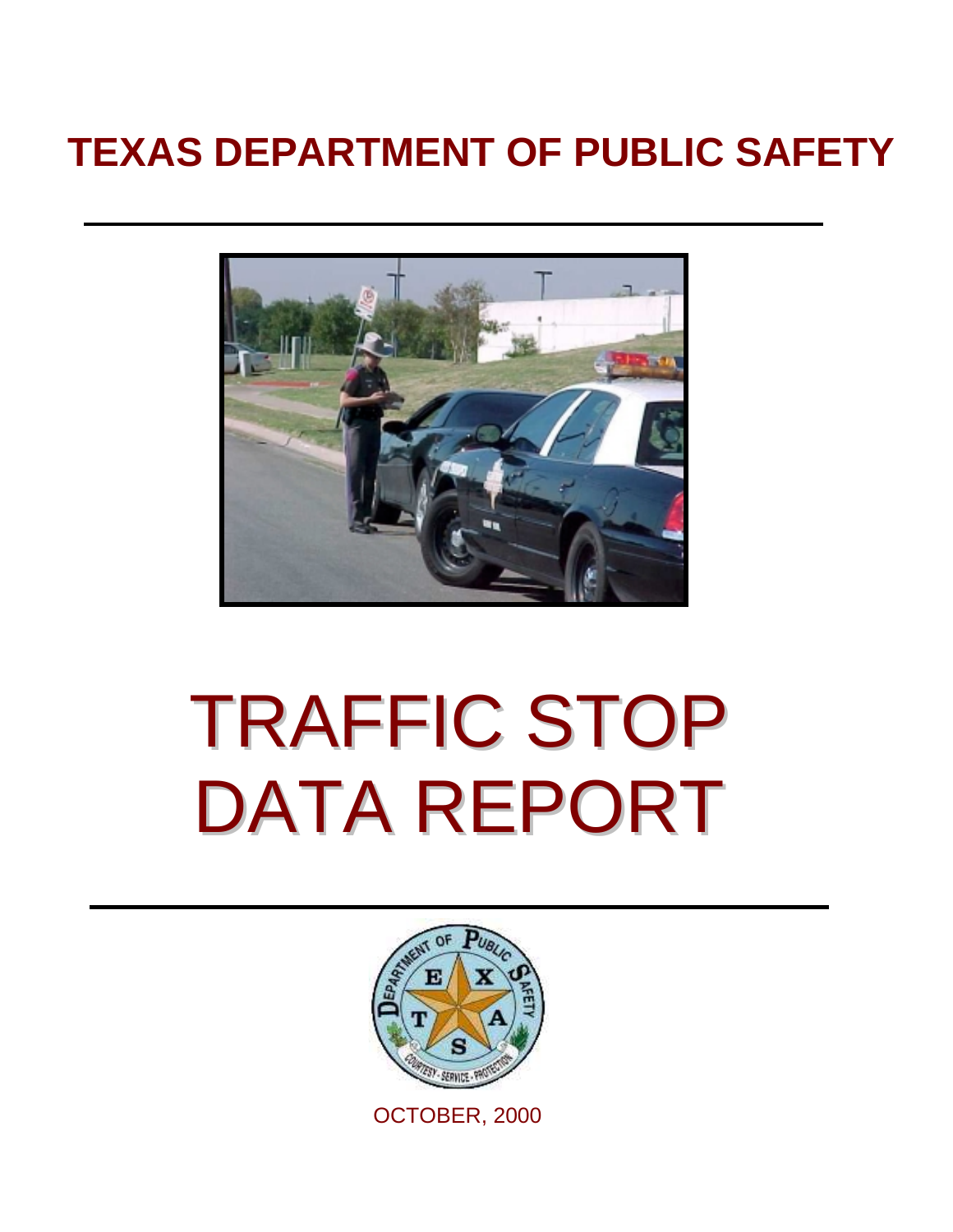

## TEXAS DEPARTMENT OF PUBLIC SAFETY

JAMES B. FRANCIS, JR.,COMMISSION CHAIRMAN !" ROBERT B. HOLT, COMMISSIONER !"M. COLLEEN McHUGH, COMMISSIONER THOMAS A. DAVIS, JR., DIRECTOR ▲ DAVID McEATHRON, ASST. DIRECTOR ▲ FRANKIE WALLER, ASST. DIRECTOR



### EXECUTIVE SUMMARY

The effectiveness of any law enforcement program is based upon building and sustaining relationships with the citizens of the community. Law enforcement serves the community, and effective law enforcement and prosecution are built upon trust and mutual respect.

This trust and mutual respect breaks down if the community we serve believes that law enforcement is impartially and unfairly targeting people or subjecting certain groups to increased scrutiny. Racial and ethnic profiling, real or imagined, quickly causes this breakdown of public trust.

Based upon a recent study by the U.S. Attorney General, racial profiling is indeed real and minority motorists have been treated differently than non-

minority motorists by law enforcement entities in some areas. Law enforcement must, on a continuing basis, objectively evaluate the policies, procedures and practices of the agency to ensure fair and impartial treatment of citizens. This evaluation should include a close scrutiny of management philosophies and attitudes, as well as the individual activities of each officer within the agency.

The Texas Department of Public Safety (DPS) has historically evaluated data related to traffic stops. The management of the department recognizes that racial profiling is illegal, inconsistent with the principles of American policing, and an indefensible public protection strategy. We aggressively deliver this message to all employees of the agency. The department also reinforces measures to monitor traffic stops.

The most recent information, relating to traffic stops by troopers indicates that 68.12% of the total traffic stops are white drivers, 9.66% are black drivers, 19.98% Hispanic drivers and 2.44% are of other ethnicities. These statistics closely relate to the estimated population of Texas which reflects 60.69% of the Texas population is white, 11.66% black, 25.55% Hispanic and 2.10% other ethnicities. Attached to the Executive Summary, you will find a spreadsheet reflecting the current traffic stop related activities of the DPS.

The following report has been prepared to provide a historical background related to racial profiling and examine the activities of the Texas Department of Public Safety in relation to this issue. The goal is for this open method of communication to further provide the commissioned DPS officers with an understanding of this important issue, provide other interested parties with hard data relating to traffic stop statistics, and the documentation of the department's long time commitment to prevent racial profiling.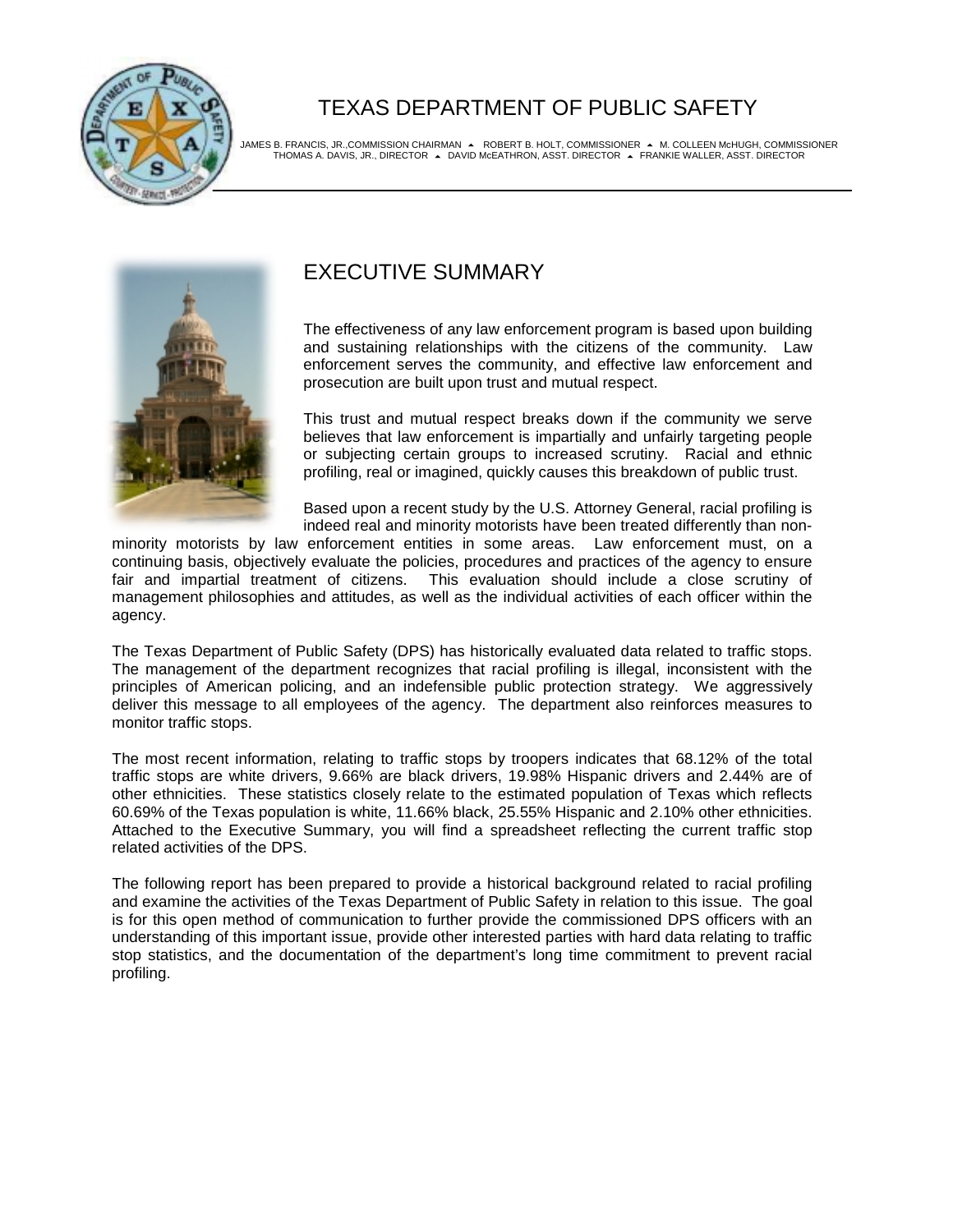Based upon available data (March 1, 2000 - July 31, 2000), Troopers with the DPS made traffic stops, issued citations, warnings, and/or conducted searches of vehicles as follows:

| <b>TRAFFIC STOPS</b> |                              |                                   |                                                |  |  |  |  |  |  |
|----------------------|------------------------------|-----------------------------------|------------------------------------------------|--|--|--|--|--|--|
| Race                 | # of Traffic<br><b>Stops</b> | % Race of<br><b>Traffic Stops</b> | % Race/Ethnicity<br><b>Population of Texas</b> |  |  |  |  |  |  |
| White                | 531,307                      | 68.12                             | 60.69                                          |  |  |  |  |  |  |
| <b>Black</b>         | 75,313                       | 9.66                              | 11.66                                          |  |  |  |  |  |  |
| <b>Hispanic</b>      | 154,278                      | 19.78                             | 25.55                                          |  |  |  |  |  |  |
| Other                | 19,063                       | 2.44                              | 2.10                                           |  |  |  |  |  |  |
| <b>TOTAL</b>         | 779,961                      |                                   |                                                |  |  |  |  |  |  |

| <b>CITATIONS</b> |                |                               |                                                |  |  |  |  |
|------------------|----------------|-------------------------------|------------------------------------------------|--|--|--|--|
| Race             | # of Citations | % Race of<br><b>Citations</b> | % Race/Ethnicity<br><b>Population of Texas</b> |  |  |  |  |
| White            | 290,588        | 68.40                         | 60.69                                          |  |  |  |  |
| <b>Black</b>     | 45,311         | 10.67                         | 11.66                                          |  |  |  |  |
| Hispanic         | 81,112         | 19.11                         | 25.55                                          |  |  |  |  |
| <b>Other</b>     | 7.260          | 1.71                          | 2.10                                           |  |  |  |  |
| <b>TOTAL</b>     | 424,271        |                               |                                                |  |  |  |  |

| <b>WRITTEN WARNINGS</b> |               |                       |                                                |  |  |  |  |  |
|-------------------------|---------------|-----------------------|------------------------------------------------|--|--|--|--|--|
| Race                    | # of Warnings | % Race of<br>Warnings | % Race/Ethnicity<br><b>Population of Texas</b> |  |  |  |  |  |
| White                   | 240,719       | 67.67                 | 60.69                                          |  |  |  |  |  |
| <b>Black</b>            | 30,002        | 8.43                  | 11.66                                          |  |  |  |  |  |
| Hispanic                | 73,166        | 20.57                 | 25.55                                          |  |  |  |  |  |
| <b>Other</b>            | 11,803        | 3.31                  | 2.10                                           |  |  |  |  |  |
| <b>TOTAL</b>            | 355,690       |                       |                                                |  |  |  |  |  |

| <b>VEHICLE SEARCHES</b> |               |                              |                                                |  |  |  |  |  |
|-------------------------|---------------|------------------------------|------------------------------------------------|--|--|--|--|--|
| Race                    | # of Searches | % Race of<br><b>Searches</b> | % Race/Ethnicity<br><b>Population of Texas</b> |  |  |  |  |  |
| White                   | 13,866        | 51.86                        | 60.69                                          |  |  |  |  |  |
| <b>Black</b>            | 3,832         | 14.33                        | 11.66                                          |  |  |  |  |  |
| Hispanic                | 8,617         | 32.22                        | 25.55                                          |  |  |  |  |  |
| Other                   | 422           | 1.57                         | 2.10                                           |  |  |  |  |  |
| <b>TOTAL</b>            | 26,737        |                              |                                                |  |  |  |  |  |

| <b>DRUG INTERDICTION</b> |                              |                            |                                                |  |  |  |  |  |
|--------------------------|------------------------------|----------------------------|------------------------------------------------|--|--|--|--|--|
| Race                     | # of<br><b>Interdictions</b> | % Interdictions<br>by Race | % Race/Ethnicity<br><b>Population of Texas</b> |  |  |  |  |  |
| White                    | 145                          | <b>22%</b>                 | 60.69                                          |  |  |  |  |  |
| <b>Black</b>             | 252                          | 38%                        | 11.66                                          |  |  |  |  |  |
| Hispanic                 | 259                          | 39%                        | 25.55                                          |  |  |  |  |  |
| Other                    | 8                            | $1\%$                      | 2.10                                           |  |  |  |  |  |
| <b>TOTAL</b>             | 664                          |                            |                                                |  |  |  |  |  |

*\*Note: Drug Interdiction data from January 1, 2000 – June 3, 2000.*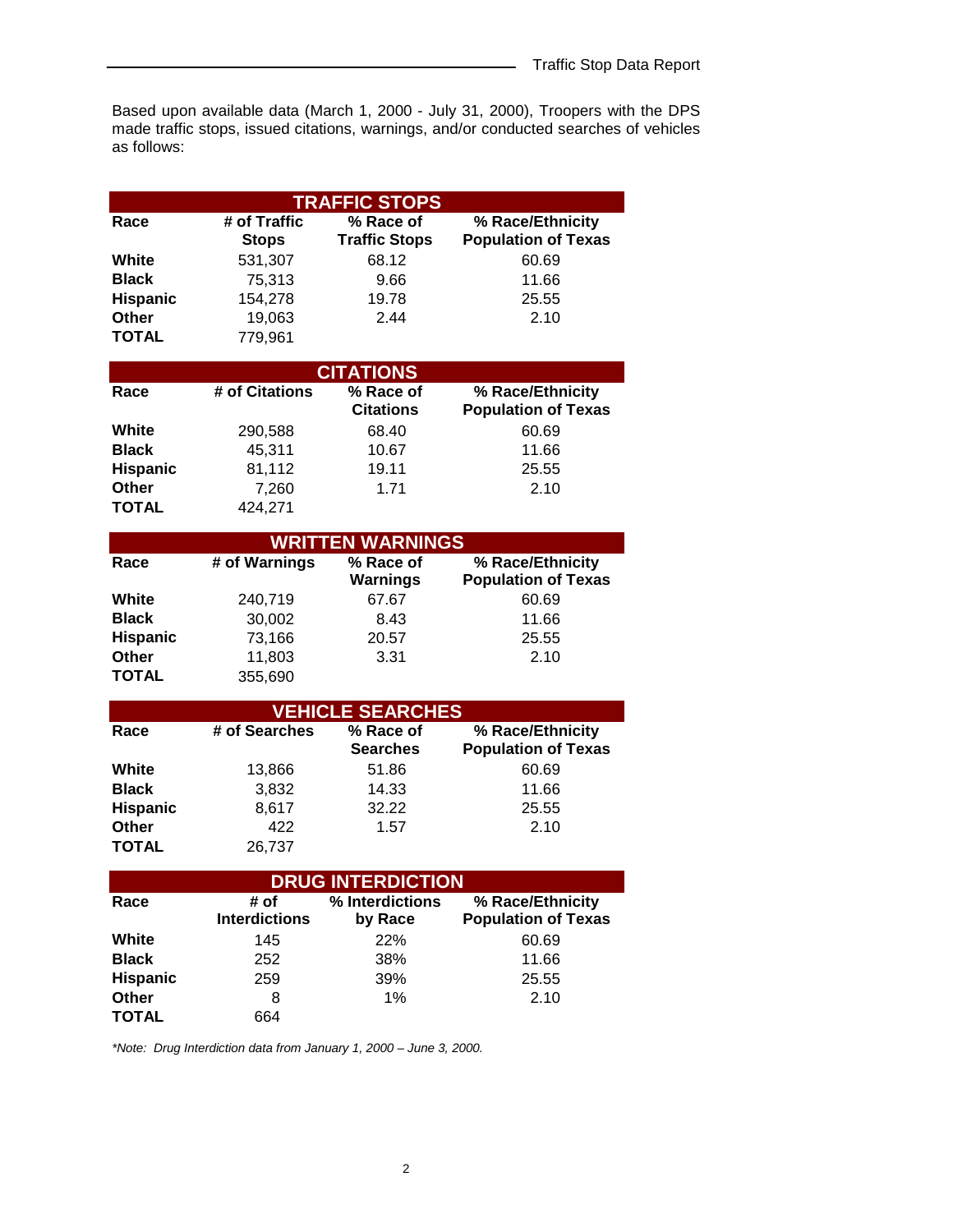#### **TRAFFIC STOP DATA REPORT**

It is illegal to initiate a traffic stop and/or subsequent search of a vehicle based simply upon the vehicle occupant's race, ethnicity, gender, or economic status. The fact that a person is African American, Hispanic, Asian, or of another ethnic group is not a basis for focusing suspicion of wrongdoing on that person. Traffic stops should be based upon actual violations of law, taking into consideration the seriousness of the offenses, the degree of the violations, or the conditions and circumstances surrounding the offense that might aggravate its potential effect (TAC 3.21). It is not illegal to target suspected criminals based on their conduct, and it is not illegal to focus suspicion on a person of a particular race or ethnic background if the law enforcement officer has specific articulable reason to believe that a crime has been committed.

So far, as practicable under the circumstances, traffic law enforcement officers should stop every violator of the traffic laws observed by them and take appropriate enforcement action. It is not acceptable to stop one violator for a minor traffic violation (for example, driving 71 mph in a 70 mph zone), and allow similar violators to proceed undetained unless the circumstances surrounding the offense aggravate its potential effect. For example, if the flow of traffic in a 70 mph zone was congested and moving at 55 mph, a 71 mph stop may be merited. The practice of selectively stopping violators is illegal if a secondary reason for the stop was based upon the driver's race or ethnic origin.

The term "profiling," as applicable to drug interdiction, originally surfaced as an appropriate method for U.S. law enforcement officers to interdict drug traffickers during the late 1970's. The term was originally considered as an approach to deter the rapidly growing distribution of illegal drugs throughout the United States. These law enforcement efforts began in 1985 in conjunction with a Federal Drug Enforcement Agency initiative, "Operation Pipeline," designed to interdict drug traffickers on major highway corridors. The Federal Drug Enforcement Agency trained police officers across the nation on methods to detect drug traffickers. Peace officers frequently found that these drug traffickers used similar techniques in transporting drugs in motor vehicles. As peace officers began to look for these techniques, or "profile," they became very proficient in interdicting drugs on our various highways.

During 1986, DPS instructors began to train department officers in a drug interdiction program designed specifically for Texas. The training included instruction on profiles. Although it was pointed out that many drug traffickers did in fact fit a particular profile, officers were taught that establishing a "profile" in any form would exclude many violators. The department strategy was that any person at any time driving any vehicle might be involved in drug trafficking.

The Texas training techniques were quite effective, in leading to the discovery of illegal drugs. It was not intended to profile a specific race or ethnicity, but rather utilize the combination of indicators as a tool to predict the probability of a crime.

Law enforcement strategies are guided by the Constitutions of the United States and Texas statutes, court decisions, and community expectations. Laws governing arrest, detention, search, and seizure are modified by the federal and state courts.

Increasing crime rates in the late 1980's and early 1990's were attributed in part to illegal drugs. Many violent crimes occurred as a result of people who were under the influence of drugs. Also, many property crimes were occurring by habitual drug users

**The fact that a person is African American, Hispanic, Asian, or of another ethnic group is not a basis for focusing suspicion of wrongdoing on that person.**



**Laws of arrest, detention, and search and seizure, are routinely changing with court decisions.**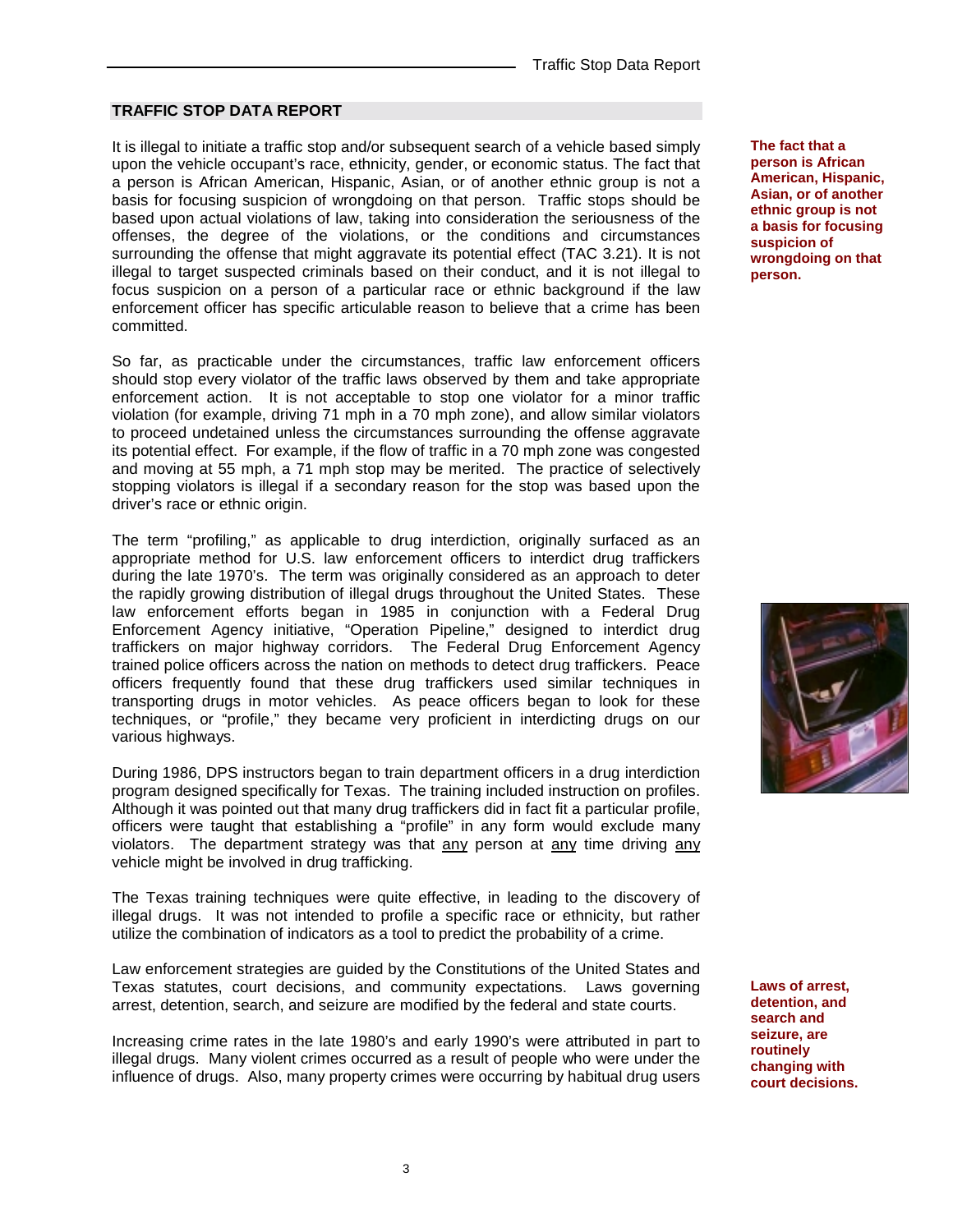to buy drugs. In response, law enforcement agencies across the country established drug interdiction task forces directed at reducing the flow of illegal drugs.

In a few instances, police agencies and/or individual law enforcement officers established over-zealous programs directed at drug trafficking. In some cases, these over-zealous efforts have led to inappropriate racial profiling by some police agencies and/or law enforcement officers. To further complicate this issue, and unrelated to racial profiling, many agencies discontinued the collection of race related data during an arrest because of the sensitivity of identifying the race at roadside. This placed many agencies in a position of not being able to perform data related trend studies to determine if racial profiling was truly happening.

During 1998, a U.S. Attorney General investigation of the New Jersey State Police brought heightened national awareness to the issue of racial profiling. The investigation concluded that minority motorists had been treated differently than nonminority motorists during the course of traffic stops by the New Jersey State Police.

The New Jersey finding caused many police departments across the nation to carefully examine policies, procedures, and data related to traffic stops and/or drug interdiction efforts.

Documented guidelines must be established, in all law enforcement agencies, to outline clear-cut and substantial violation degrees for traffic stops to promote fair and impartial treatment. The Texas Department of Public Safety has appropriate guidelines (Chapter 1, Annex 1, Traffic Law Enforcement Manual) that have been in place for over 30 years and have served as the foundation for fair and impartial treatment of traffic law violators. Based upon these policies and training provided to officers within DPS, a trooper in the Panhandle of Texas should be stopping violators for the same degree of offense as those in the Rio Grand Valley. Accordingly, troopers throughout Texas provide impartial enforcement of traffic laws without regard to a driver's race/ethnicity.

Because of the significant problems associated with illegal drugs, the Texas Department of Public Safety developed an enhanced program in 1987 that was directed at developing a strong drug interdiction effort. Extensive training efforts were developed to provide instruction to our employees on how to recognize potential drug traffickers. These efforts have been an extension of our on-going traffic law enforcement effort. Troopers have been directed to be alert to indicators and/or probable cause of criminal activity, as they stop traffic law violators. The criteria for stopping traffic law violators is well embedded into the agency's policies and training program for troopers. Selective violator stops are not tolerated.

The Department of Public Safety has developed a philosophy of "looking beyond the traffic stop" to interdict and apprehend wanted fugitives, drug traffickers, and other criminal offenders. However, the decision to go beyond the traffic stop must be based on articulable reasonable suspicion or probable cause, that the occupant(s) may be engaged in criminal activity. When a trooper is acting under reasonable suspicion, a search is only conducted with consent of the driver.

All routine patrol black and white Highway Patrol cars are equipped with video/audio recording equipment. By policy, all troopers are required to video/audio record every violator contact.

The Texas Department of Public Safety very aggressively prohibits racial profiling. The agency stands absolutely firm in the opposition of racial profiling and/or racial discrimination of any form. Employees are instructed to approach their assigned duties in a fair and impartial manner, without regard to race, color, creed, or national **During 1998, a U.S. Attorney General investigation of the New Jersey State Police brought heightened national awareness to the issue of racial profiling.**

**The criteria for stopping traffic law violators is well embedded into the agency's policies and training program for troopers.**

**The Texas Department of Public Safety very aggressively prohibits racial profiling … and stands absolutely firm in the opposition of racial profiling and/or racial discrimination of any form.**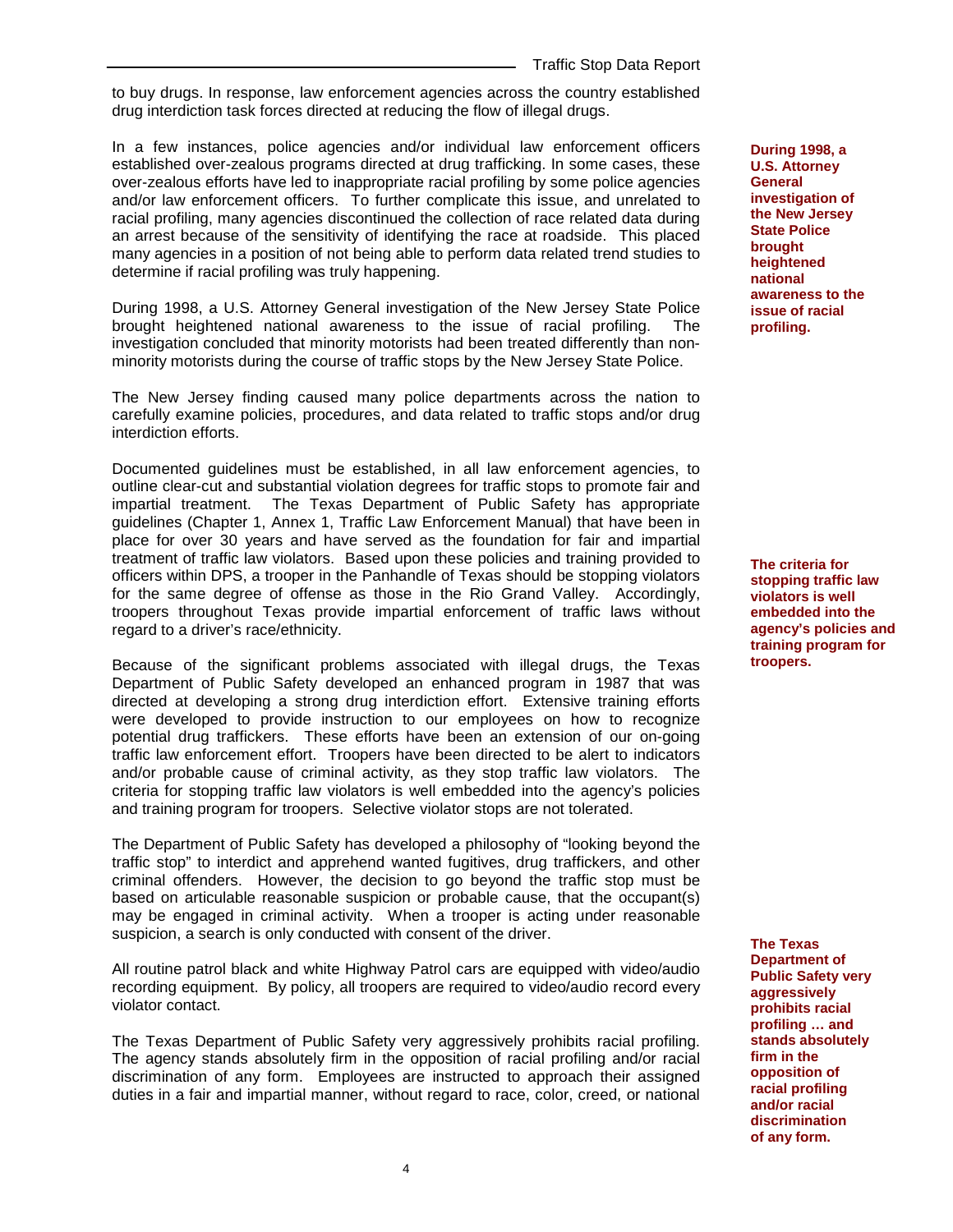origin. In the department's current drug interdiction training program, troopers are taught that traffic stops based on race, color, sex, religion, national origin, or social economic status, are illegal and such activities will not be tolerated by the department.

Troopers within the department are trained that racial profiling is illegal. This training is also provided to trooper trainees in the department's academy.

The department's trainers have taught drug interdiction techniques across the nation and to officers of foreign countries. The United States Department of Justice Civil Rights attorneys have attended these classes for the purpose of analyzing police training as it relates to eliminating racial profiling. These attorneys provided positive feedback, with specific praise, for the material and videos used to assure that racebased traffic stops and searches are not tolerated and are illegal.

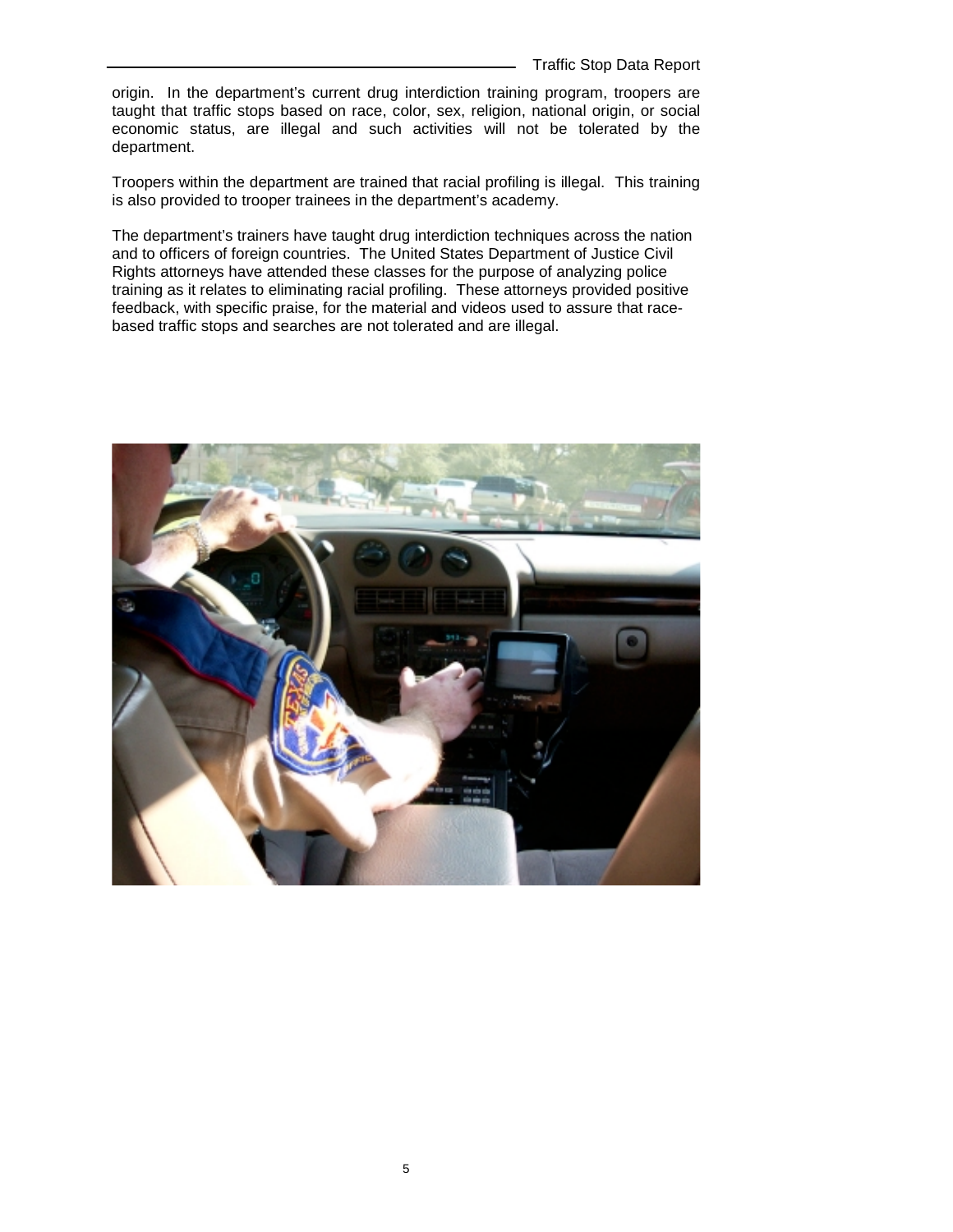#### **AUTOMATED INFORMATION SYSTEM (AIS)**

Each traffic violator stop (including information related to race, sex and age) is entered into a database referred to as the Automated Information System (AIS). The AIS database includes identifying information and the race and sex of the violator. The database contains current and past data relating to violator stops and vehicle searches. The information is generally used as a management decision support tool to determine the type of activities our troopers are conducting, when these activities are occurring, and where the activities occur.

The database also allows management to search and accumulate data associated to any field or combination of fields in the database. The DPS is able to sort race related data by Trooper, Sergeant Area, District, Region, County, and/or highway. Supervisors randomly review this type of data and the data supplies an excellent source of information in follow-ups on citizen complaints or alleged wrongdoing by troopers.

The AIS database is a distributed data entry and decision support system that uses high performance database servers, rapid application development tools, graphical user interfaces, heavily validated entry forms, and easy to use tools for data analysis and ad-hoc querying and reporting.

As related to racial profile evaluation, queries may be made relating to:

- Race/sex of arrests/warning by county.
- Route of arrests/warning by race/sex.
- Race/sex of arrest/warnings by Trooper ID/Sergeant Area/District/Region.
- **Race/sex of arrest/warning by type of violation.**
- Race/sex of arrest/warnings when the vehicle was searched.
- Race/sex of arrest/warnings by road class.
- Race/sex of persons involved in accidents by County/Route/Mile Post/Road Class/Officer Identification/Sergeant Area/District/Region.
- Race/sex of arrests/warnings/accidents by year/month/week/day of week/quarter day.

The department is currently using a Virtual Report Writer tool at the state headquarters level to query potential racial profiling issues on a quarterly basis. We are, however, in the process of designing a query builder for use by local supervisors for monthly monitoring of potential racial profiling issues.

In addition to these automated systems, all first-line supervisors (Sergeants) review each hard copy of the arrest and warning made by Troopers on a weekly basis. Supervisors have been instructed to remain alert to potential racial profiling issues.

DPS records relating to Hispanic arrests are, however, not documented prior to March 1, 2000. On January 5, 1993, the Hispanic designation on the traffic citation and warning was deleted to coincide with National Crime Information Center (NCIC) and Texas Crime Information Center (TCIC) race code designations. Hispanic violators were generally reported under the white race category.

In an effort to thoroughly document, evaluate, and monitor traffic stop data, the DPS reinstated the Hispanic designation as related to traffic stops on March 1, 2000. In addition, on March 1, 2000, a "yes" or "no" field relating to searches of vehicles was added to the citation and warning, and this field is captured in the AIS database.

**The primary DPS source of statistical information related to arrest, warnings, and vehicle searches is the Automated Information System.**

**The department is currently using the Virtual Report Writer tool to query potential racial profiling issues on a quarterly basis.**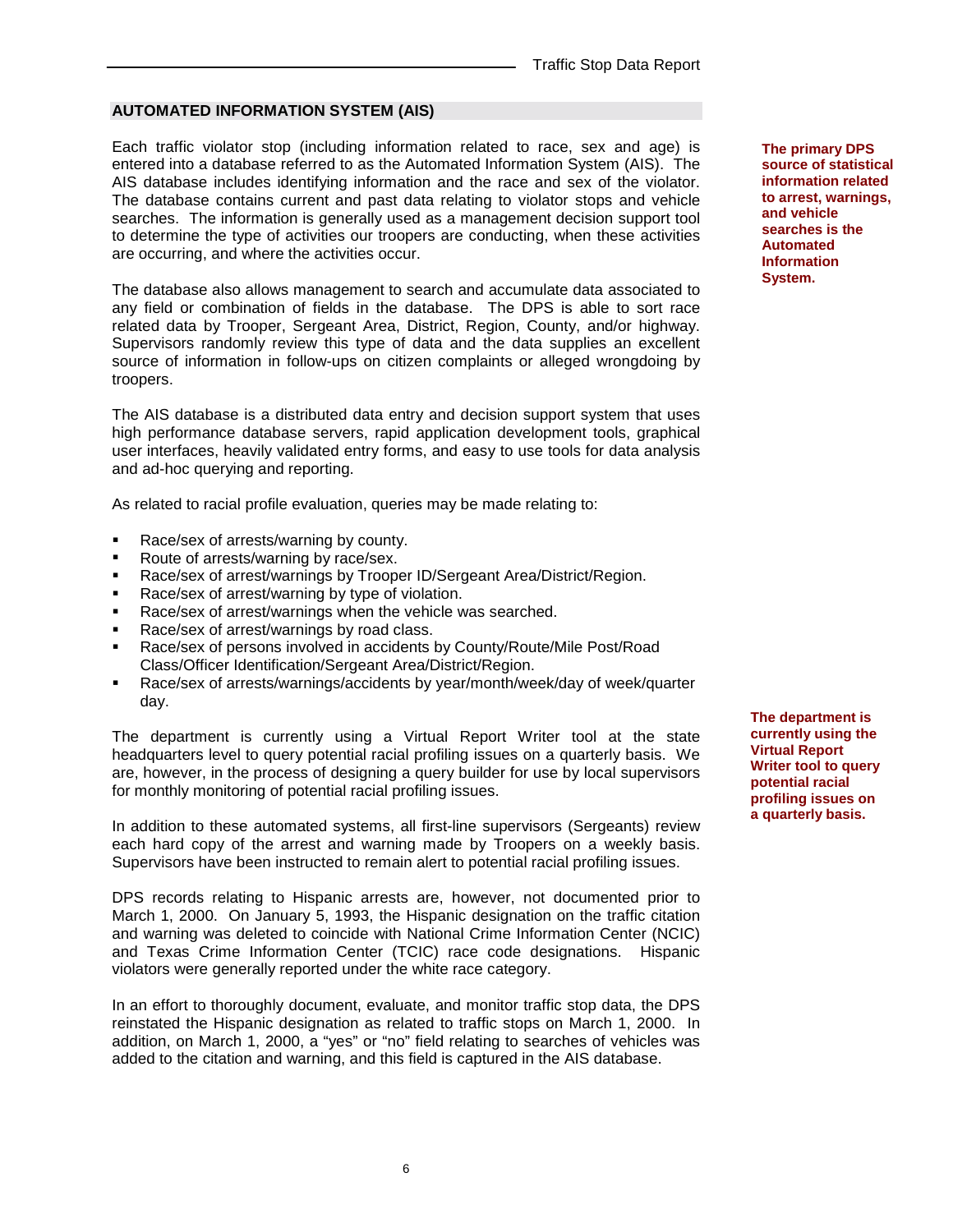Traffic Stop Data Report

The agency also has a database related to drug interdiction activities. On each traffic stop where drugs (above a user amount) and/or cash are seized, the trooper completes a drug interdiction report. This report contains vehicle, driver, and other occupant identification data, including race. The report also identifies the type of search that was conducted, such as consent to search or probable cause, and the amount of drugs, cash, or other property seized. This data is entered into a database referred to as the Drug Interdiction Database.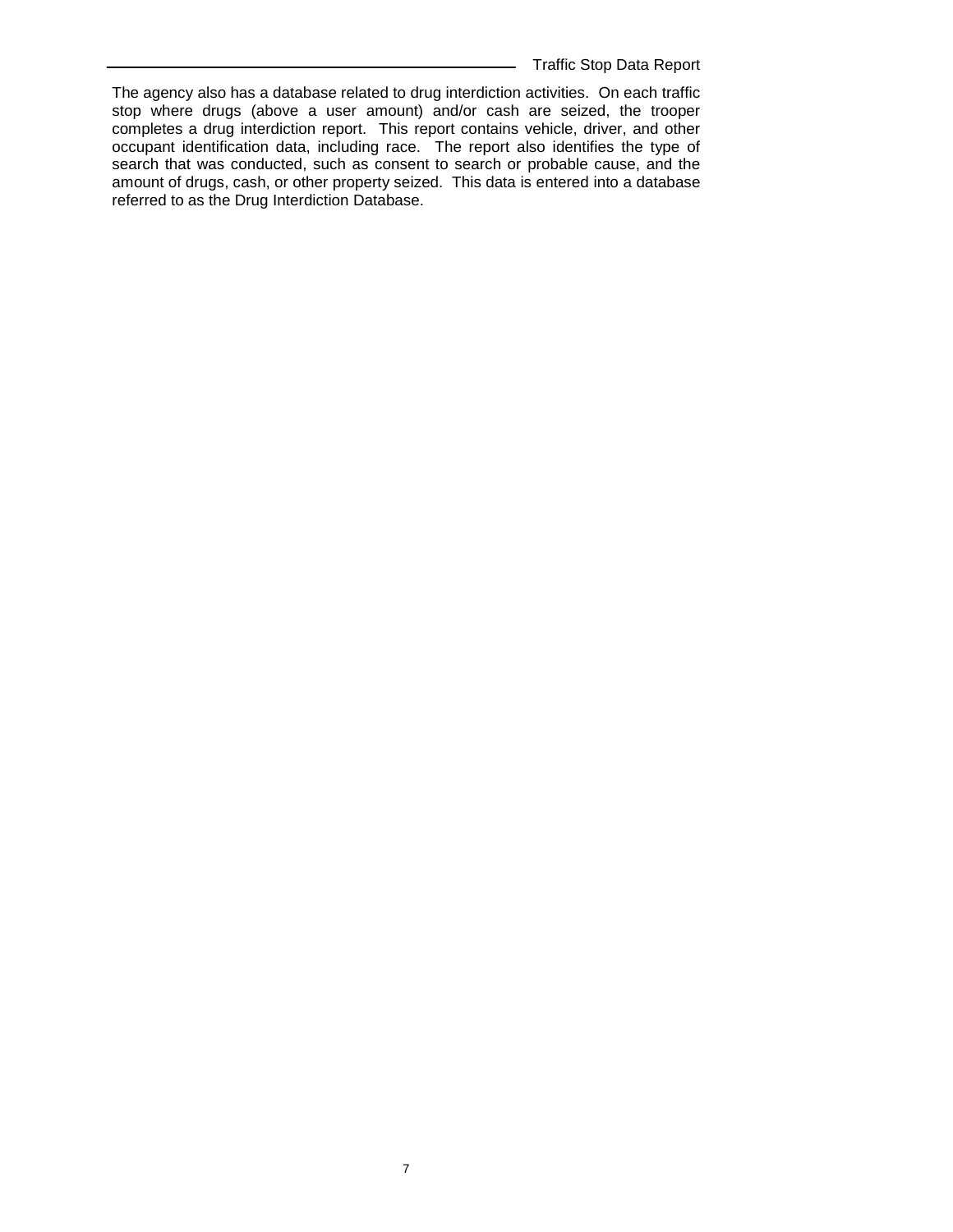#### **RULES, REGULATIONS, POLICIES AND STATUTES RELATING TO ELIMINATING RACIAL PROFILING**

The department has established rules, regulations, and policies that apply to incidents of racial profiling. The Texas Penal Code also provides two (2) specific statutes that are applicable to racial profiling: Abuse of Official Capacity, Section 39.02 and Official Oppression, Section 39.03.

In addition, there are Federal Statutes and provisions within the Texas Constitution and United States Constitution that are applicable to racial profiling.

Within the last two (2) years, the subject of racial profiling has been discussed numerous times during staff and command meetings. The department's leadership has aggressively condemned racial profiling and provided instruction and guidance through the applicable chain of command.

In conjunction with the August, 2000 paycheck, every employee of the agency received an interoffice memorandum from Colonel Thomas Davis, Jr. regarding the seriousness of racial profiling, the department's position, and instruction relating to this issue.

The memorandum, department rules, regulation and policies, and applicable state and federal statutes are attached as Annex #1.

The department has reviewed how other states are approaching the racial profiling issue. In comparison, the department is taking a very aggressive and proactive position on this issue.

Surveys with other state police agencies indicate the following:

| <b>STATE</b>          | <b>RESEARCH/</b><br><b>STUDIES</b> |                         | <b>DATA/</b><br><b>STATISTICS</b> |           |            |           |  |  |  | <b>POLICIES</b> |
|-----------------------|------------------------------------|-------------------------|-----------------------------------|-----------|------------|-----------|--|--|--|-----------------|
|                       | <b>Yes</b>                         | <b>No</b>               | <b>Yes</b>                        | <b>No</b> | <b>Yes</b> | <b>No</b> |  |  |  |                 |
| Arizona               | О                                  | $\overline{\mathbf{x}}$ | О                                 | ⊠         | ⊠          | $\Box$    |  |  |  |                 |
| <b>Florida</b>        | ⊠                                  | о                       | ×                                 | □         | □          | ⊠         |  |  |  |                 |
| Indiana               | □                                  | ⊠                       | П                                 | ⊠         | П          | ⊠         |  |  |  |                 |
| <b>Kansas</b>         | ⊠                                  | □                       | □                                 | ⊠         | □          | ⊠         |  |  |  |                 |
| <b>Maine</b>          | О                                  | 冈                       | п                                 | 冈         | п          | 冈         |  |  |  |                 |
| <b>North Carolina</b> | ⊠                                  | п                       | ⊠                                 | О         | П          | 冈         |  |  |  |                 |
| <b>New York</b>       | П                                  | ×                       | □                                 | ⊠         | ⊠          | □         |  |  |  |                 |
| <b>Oklahoma</b>       | п                                  | 冈                       | 冈                                 | П         | 冈          | П         |  |  |  |                 |
| Texas                 | ⊠                                  | о                       | ⊠                                 | О         | ⊠          | П         |  |  |  |                 |
| Virginia              | П                                  | ⊠                       | □                                 | ⊠         | □          | ⊠         |  |  |  |                 |

#### **RACIAL PROFILING STATE POLICE SURVEY**

**… every employee of the agency received an interoffice memorandum from Colonel Thomas Davis, Jr. regarding the seriousness of racial profiling, the department's position, and instruction relating to this issue.**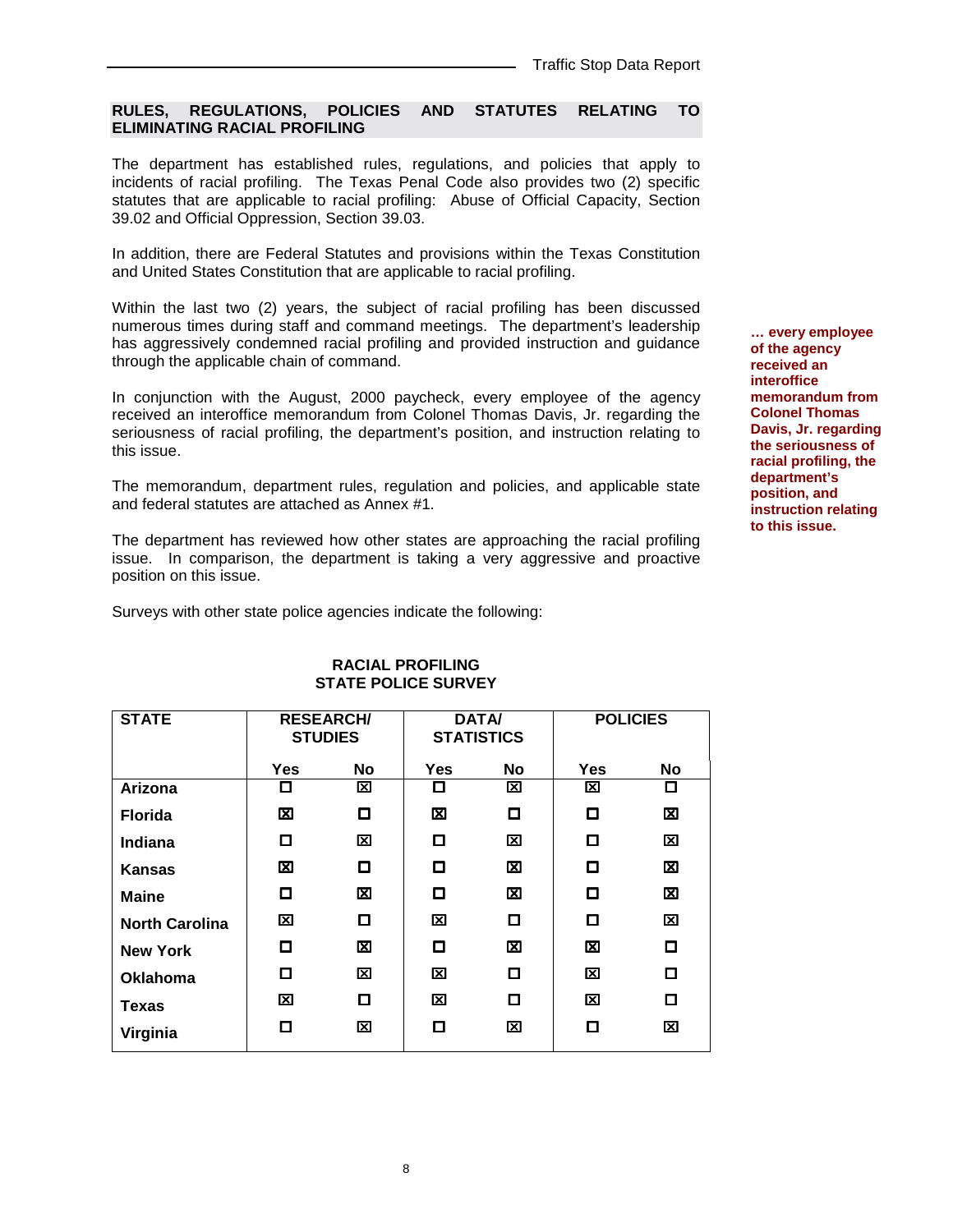#### **STATISTICS**

#### **POPULATION BY RACE/ETHNICITY IN TEXAS**

The race/ethnicity population estimates available for Texas include: (1) the 1990 United States Census; and (2) the 2000 Texas State Data Center (Texas A&M University) population estimates.

Although very similar, the Texas population estimates conducted by the Texas State Data Center at Texas A&M University appear to be the most applicable population estimates for comparative purposes. This data is updated annually and based upon the 1990 United States Census.

| <b>Origin by Race</b> | <b>Total Persons</b> | Percentage |
|-----------------------|----------------------|------------|
| White                 | 10,320,879           | 60.75%     |
| <b>Black</b>          | 1,988,995            | 11.70%     |
| Hispanic              | 4,294,120            | 25.27%     |
| Asian                 | 305,055              | 1.79%      |
| Other                 | 77,461               | .45%       |
| Total                 | 16,986,510           |            |

#### **PERCENT OF ORIGIN BY RACE/ETHNICITY IN TEXAS (1990 CENSUS)**

**The Texas population estimates conducted by the Texas State Data Center at Texas A&M University appear to be the most applicable population estimates for comparative racial profiling purposes.**

#### **TEXAS POPULATION ESTIMATE TEXAS STATE DATA CENTER TEXAS A&M UNIVERSITY (JUNE 1, 2000)**

| <b>Origin by Race</b> | <b>Total Persons</b> | Percentage |
|-----------------------|----------------------|------------|
| White                 | 10,308,444           | 60.69%     |
| <b>Black</b>          | 1,980,693            | 11.66%     |
| Hispanic              | 4,339,900            | 25.55%     |
| Other                 | 357,473              | 2.10%      |
| TOTAL                 | 16,986,510           |            |

*\*Note: Asian is not reported separately. The Asian race is reported under "Other."*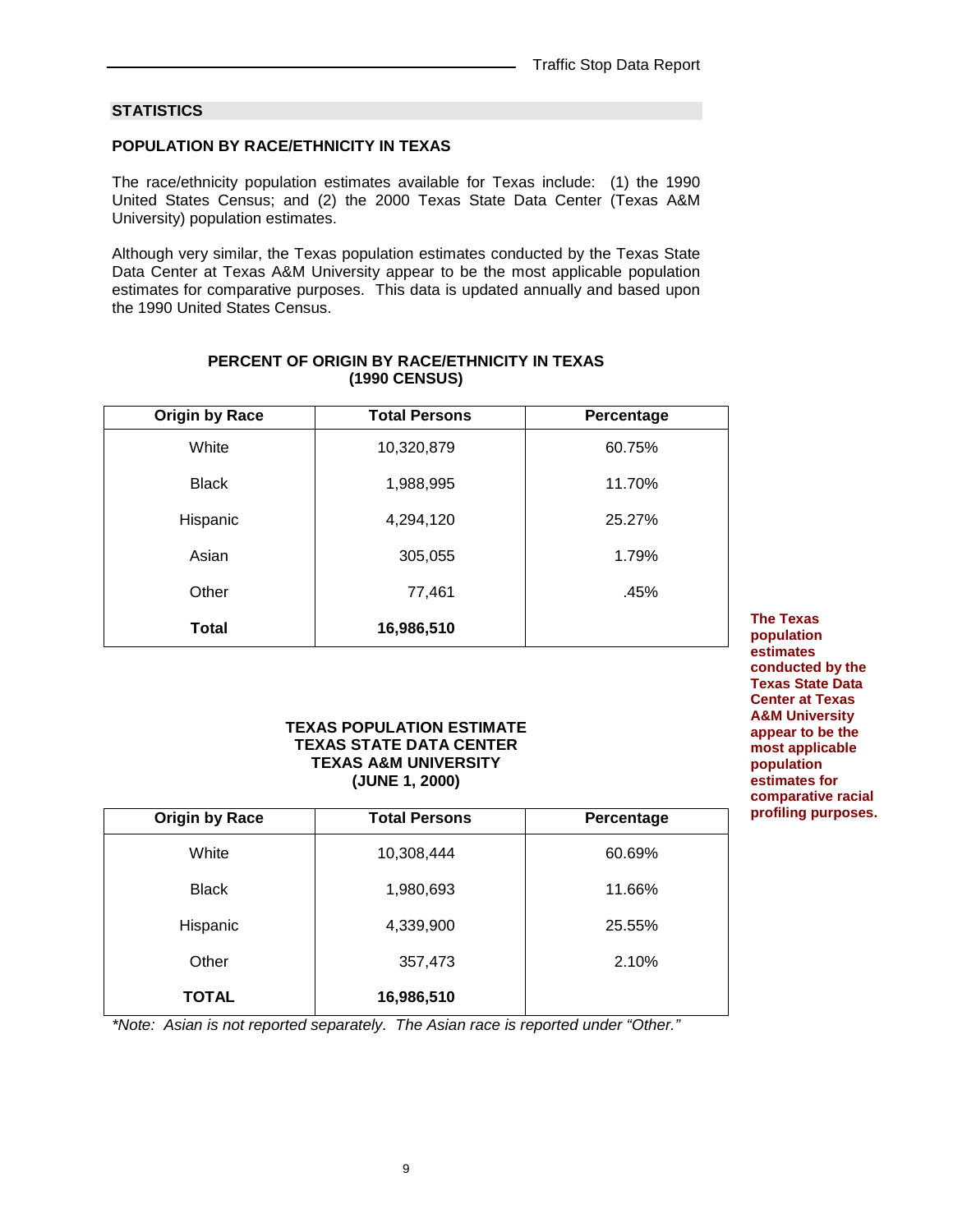#### **DPS VEHICLE STOP STATISTICS**

During traffic stops, troopers may issue multiple citations or warnings. For example, a violator stopped for speeding has an expired registration. He/she would likely receive a citation (recorded on the same citation) for each violation. Vehicle stops, however, are the primary indicator of racial profiling issues.

Troopers with the Texas Department of Public Safety record most traffic stops (99%) on a citation or written warning. A very small number of verbal warnings are issued during a traffic stop (less than 1% of the total) when extreme circumstances, such as a medical emergency, merit such action. Verbal warnings are not recorded.

Data is available on citations and warnings for the last six (6) years. On the citation, data related to the Hispanic ethnicity and data related to search of the vehicle was not recorded prior to March, 2000. The warning, data related to race, sex, and search of the vehicle was also not recorded prior to March, 2000. The change in the database to provide this additional data was an effort by the department to enhance past monitoring of racial profiling issues.

During 1999, Troopers made 1,070,557 vehicle stops that resulted in citations. Of those vehicle stops, 90% were white drivers (including Hispanic drivers), 9% black drivers, and 1% were of unknown ethnicity.



From March 1, 2000, through July 31, 2000 (after database updates), a total of 424,271 vehicles were stopped that resulted in citations. Of those stopped, 290,588 (68%) were white drivers, 81,112 (19%) were Hispanic drivers, and 45,311 (11%) were black drivers.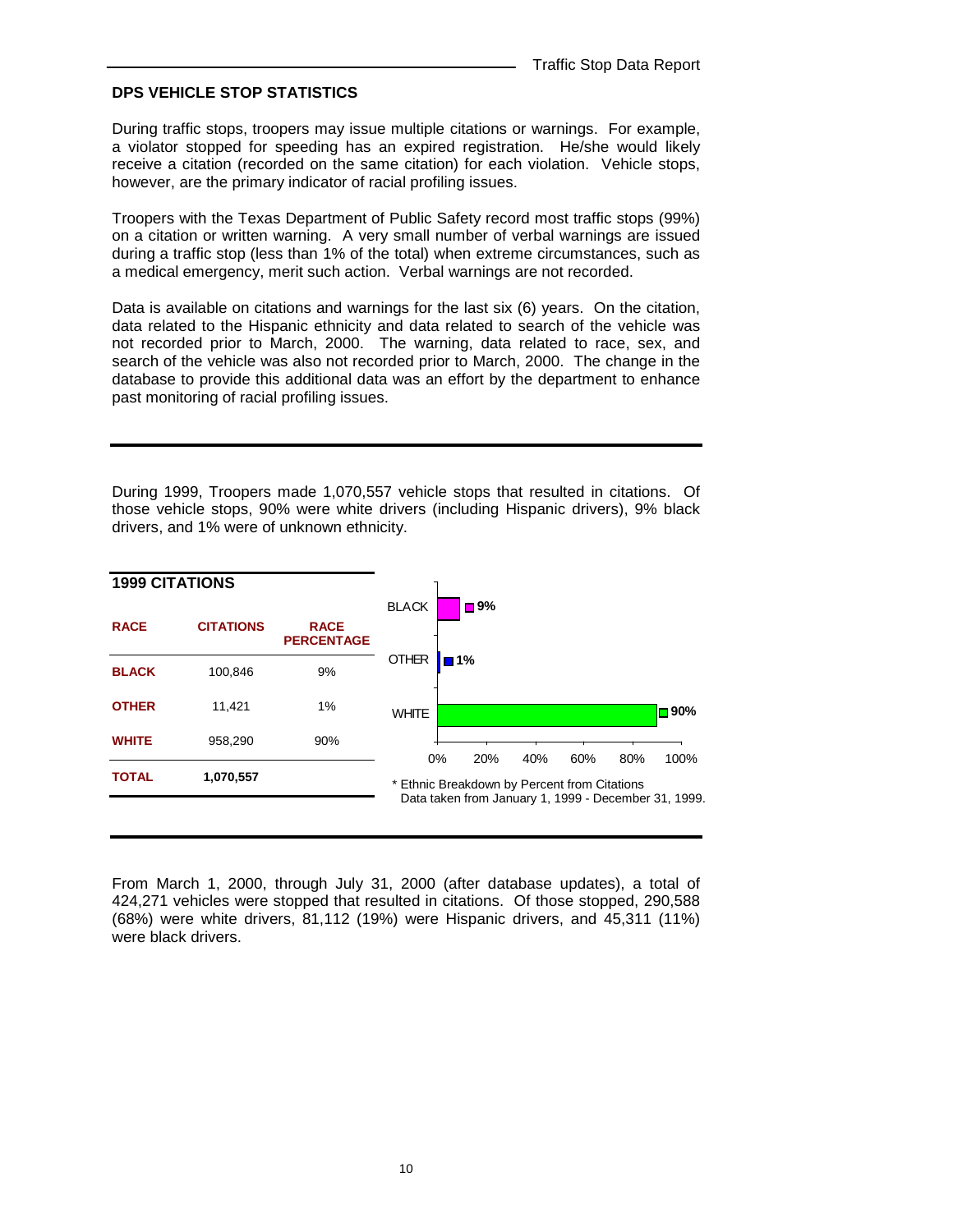

Of the total 424,271 vehicles stopped with a citation issued, 17,462 or 4% of the vehicles were searched. A total of 10,406 (60%) of those searches were white drivers, 4,410 (25%) were Hispanic drivers, and 2,448 (14%) were black drivers.



During 1999, 886,387 written warning stops were made. The race and search information related to these stops was not recorded for 1999.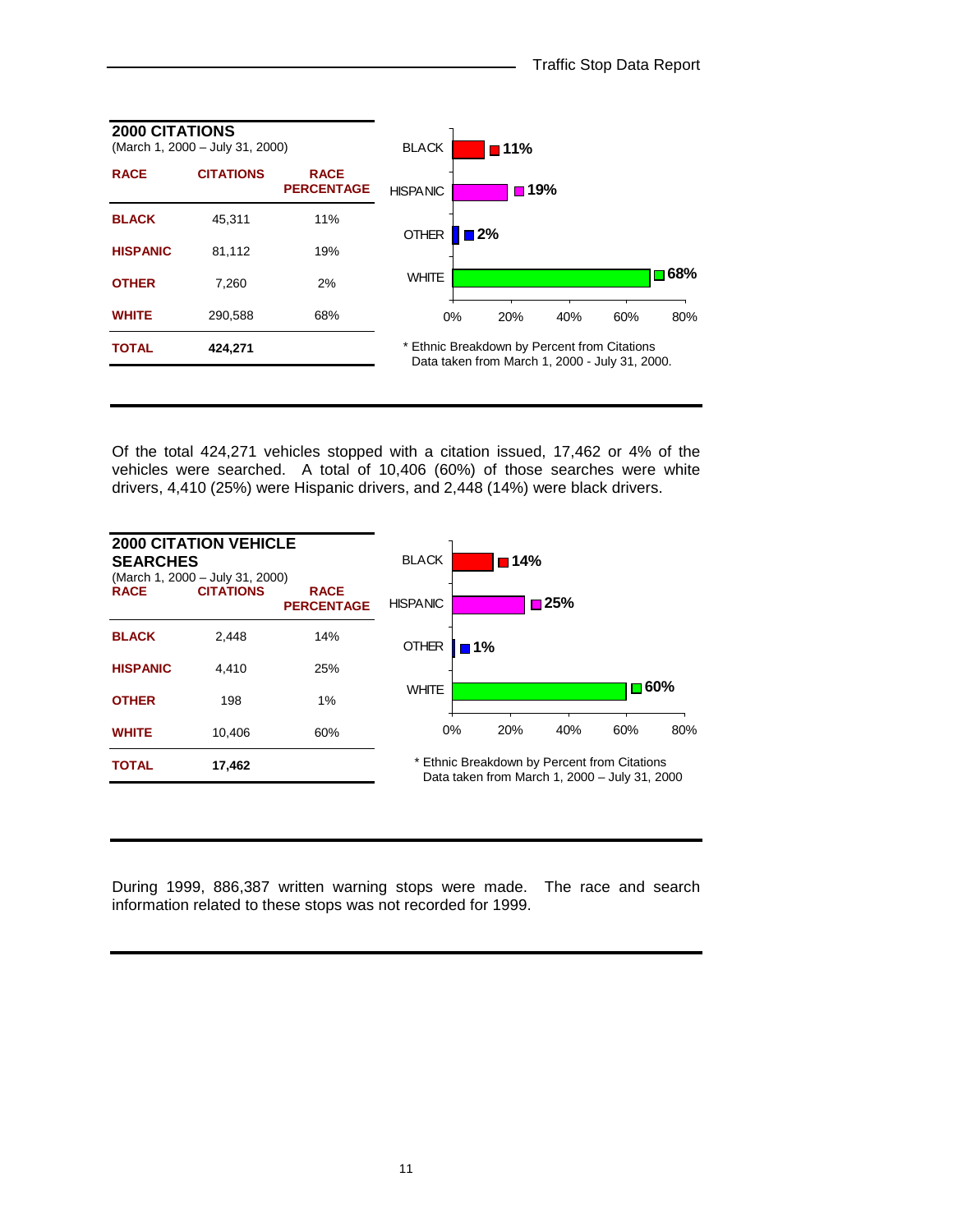From March 1, 2000, through July 31, 2000, 355,690 vehicles were stopped for warning violations. A total of 240,719 (68%) of those vehicles were driven by white drivers, 30,002 (8%) were driven by black drivers, and 73,166 (21%) were driven by Hispanic drivers.



Of the total 355,690 vehicles stopped for warning violations, 9,275 (3%) were searched. A total of 3,460 (37%) of these drivers were white drivers, 4,207 (45%) were Hispanic drivers, and 1,384 (15%) were black drivers.

The high percentage of Hispanic driver warning searches is related to the geographic location of Texas. Texas has the largest continuous border mileage with Mexico of any state in the nation. A large portion of illegal drugs enter the United States from South America, Central America, and Mexico through illegal crossing of the Mexico/Texas border.

| <b>2000 WARNING VEHICLE</b><br><b>SEARCHES</b><br>(March 1, 2000 - July 31, 2000) |                 |                                  | <b>BLACK</b>                                                                                                           |     | $\blacksquare$ 15% |     |      |                    |
|-----------------------------------------------------------------------------------|-----------------|----------------------------------|------------------------------------------------------------------------------------------------------------------------|-----|--------------------|-----|------|--------------------|
| <b>RACE</b>                                                                       | <b>WARNINGS</b> | <b>RACE</b><br><b>PERCENTAGE</b> | <b>HISPANIC</b>                                                                                                        |     |                    |     |      | $\blacksquare$ 45% |
| <b>BLACK</b>                                                                      | 1,384           | 15%                              |                                                                                                                        |     |                    |     |      |                    |
| <b>HISPANIC</b>                                                                   | 4.207           | 45%                              | <b>OTHER</b>                                                                                                           | ∎3% |                    |     |      |                    |
| <b>OTHER</b>                                                                      | 224             | 3%                               | <b>WHITE</b>                                                                                                           |     |                    |     | ■37% |                    |
| <b>WHITE</b>                                                                      | 3,460           | 37%                              | $0\%$                                                                                                                  | 10% | 20%                | 30% | 40%  | 50%                |
| <b>TOTAL</b>                                                                      | 9,275           |                                  | * Ethnic Breakdown by Percent from Warning<br><b>Vehicle Searches</b><br>Data taken from March 1, 2000 - July 31, 2000 |     |                    |     |      |                    |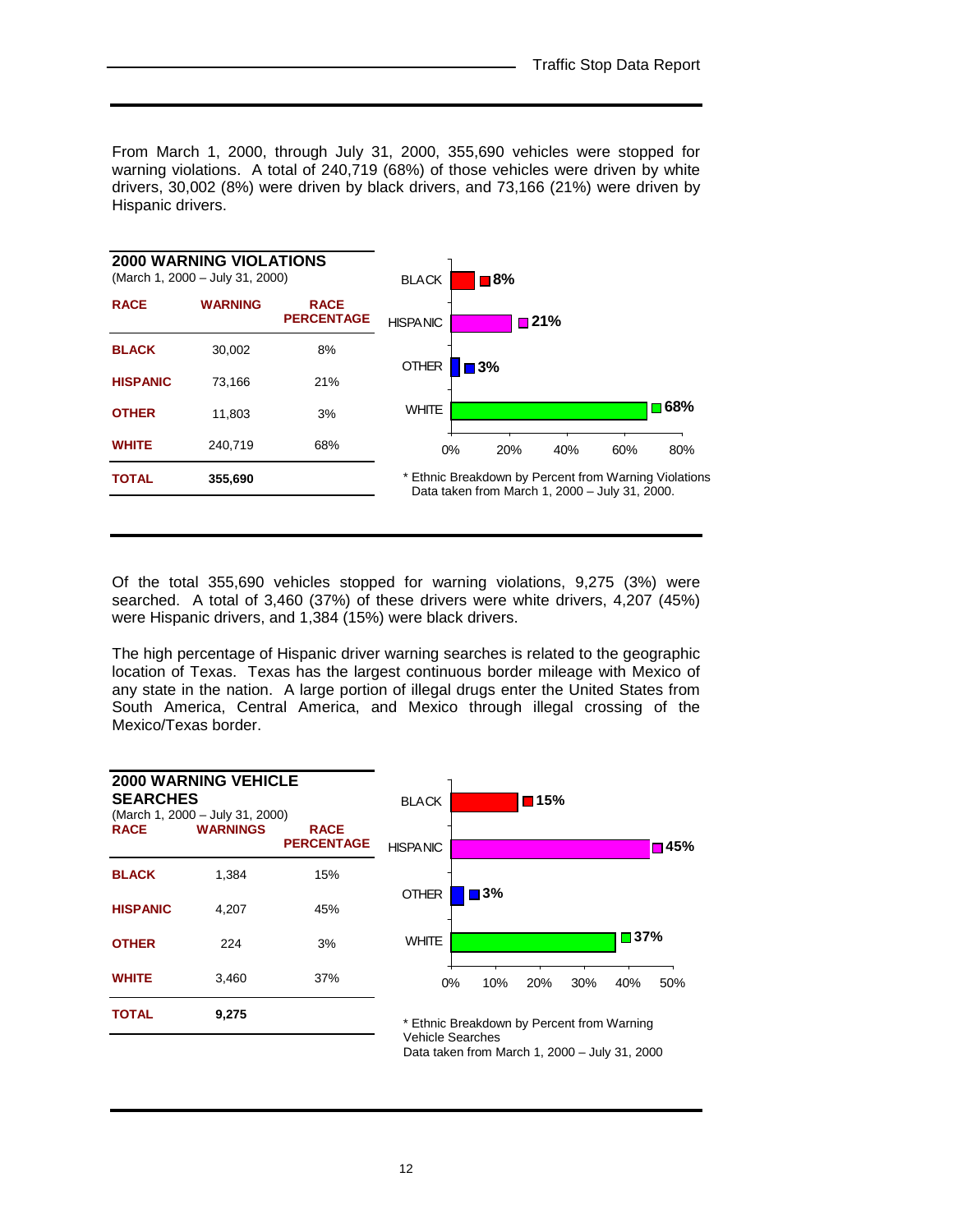, 1999

In 1999, a drug interdiction case was made on 1,592 drug traffickers. These drug traffickers possessed drugs beyond a user quantity, or possessed currency or property that had an affirmative link to drug trafficking. Generally, the drugs that were seized were en route to a point of distribution to be sold in smaller quantities.

| <b>1999 DRUG INTERDICTION</b> |                                  |                                  | $\blacksquare$ 33%<br><b>BLACK</b>                                                                        |
|-------------------------------|----------------------------------|----------------------------------|-----------------------------------------------------------------------------------------------------------|
| <b>RACE</b>                   | <b>INTER-</b><br><b>DICTIONS</b> | <b>RACE</b><br><b>PERCENTAGE</b> | $\blacksquare$ 42%<br><b>HISPANIC</b>                                                                     |
| <b>BLACK</b>                  | 526                              | 33%                              |                                                                                                           |
| <b>HISPANIC</b>               | 672                              | 42%                              | 1%<br><b>OTHER</b>                                                                                        |
| <b>OTHER</b>                  | 8                                | 1%                               | $\square$ 24%<br><b>WHITE</b>                                                                             |
| <b>WHITE</b>                  | 386                              | 24%                              | 0%<br>10%<br>30%<br>20%<br>40%<br>50%                                                                     |
| <b>TOTAL</b>                  | 1,592                            |                                  | * Ethnic Breakdown by Percent from Drug Interdiction<br>Data taken from January 1, 1999 - December 31, 19 |

Of the 1,592 drug interdiction arrests, 676 (42%) were of Hispanic origin, 526 (33%) were black drivers, and 386 (24%) were white drivers.

From January 1, 2000, through June 30, 2000, Troopers have made 664 drug interdiction cases. Of those 664 cases, 254 (39%) were Hispanic drivers, 252 (38%) black drivers, and 145 (22%) were white drivers.

| (January 1, 2000 - June 30, 2000) |               |                                    |  |  |  |  |
|-----------------------------------|---------------|------------------------------------|--|--|--|--|
| <b>RACE</b>                       | <b>INTER-</b> | <b>RACE</b><br>DICTIONS PERCENTAGE |  |  |  |  |
| <b>BLACK</b>                      | 252           | 38%                                |  |  |  |  |
| <b>HISPANIC</b>                   | 259           | 39%                                |  |  |  |  |
| <b>OTHER</b>                      | 8             | 1%                                 |  |  |  |  |
| <b>WHITE</b>                      | 145           | 22%                                |  |  |  |  |
| <b>TOTAL</b>                      | 664           |                                    |  |  |  |  |
|                                   |               |                                    |  |  |  |  |

**2000 DRUG INTERDICTION**



\* Ethnic Breakdown by Percent from Drug Interdiction Data taken from January 1,  $2000 -$  June 30, 2000.

Drug interdiction cases are made from vehicle searches. Statistics reflect that citation and warning searches are made by race and ethnicity at a rate very comparable with the race and ethnicity population of Texas.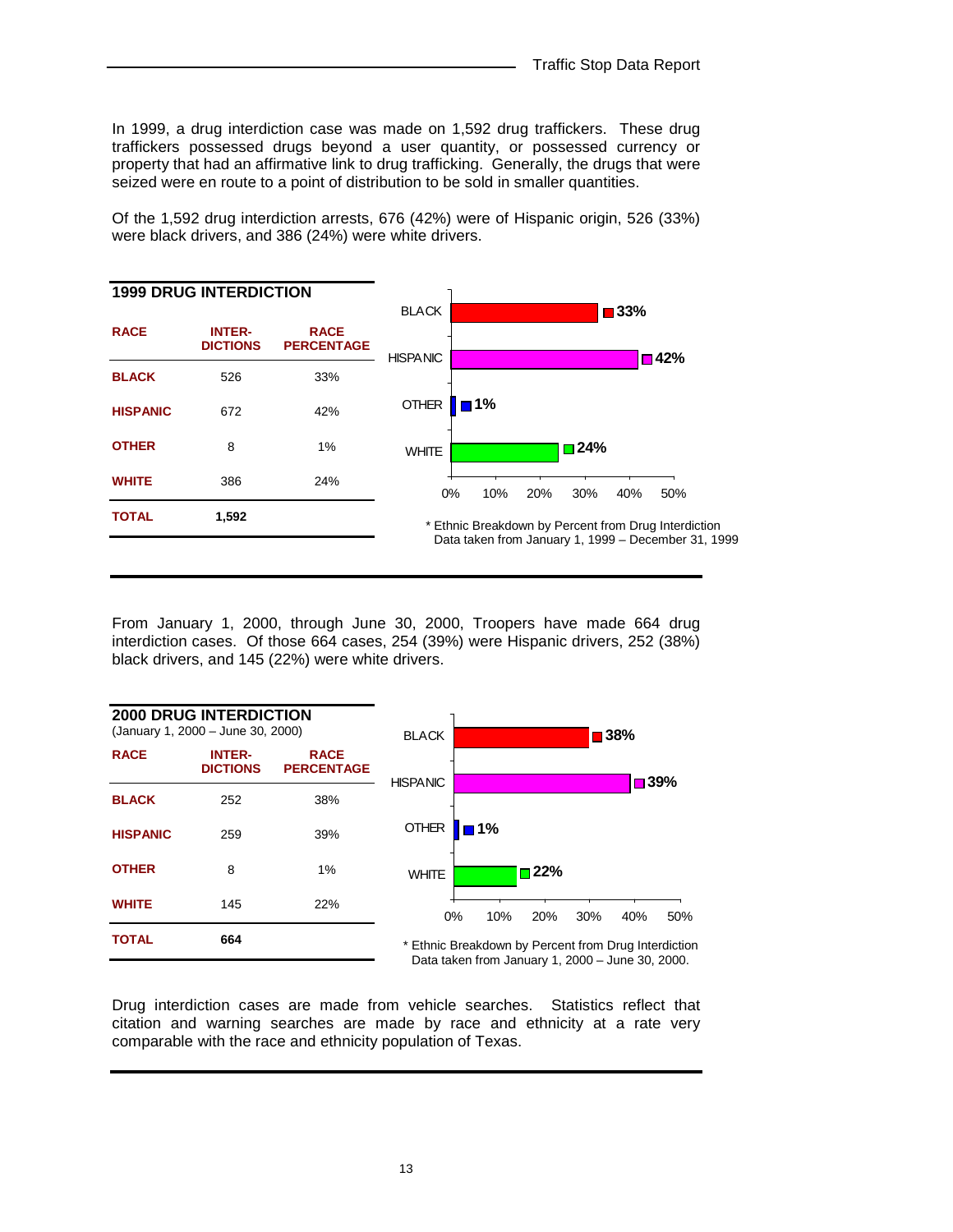During the total searches on vehicles stopped from citations and warnings 52% of the searches were conducted on white drivers 32% were conducted on Hispanic drivers, 14% were conducted on black drivers and 2% were conducted on other drivers.

| <b>2000 VEHICLE SEARCHES</b><br>(CITATIONS & WARNINGS)<br>(March 1, 2000 - July 31, 2000) |                                           |                                  | <b>BLACK</b>    |                   | $\blacksquare$ 14% |                                                                                                      |                    |
|-------------------------------------------------------------------------------------------|-------------------------------------------|----------------------------------|-----------------|-------------------|--------------------|------------------------------------------------------------------------------------------------------|--------------------|
| <b>RACE</b>                                                                               | <b>CITATIONS &amp;</b><br><b>WARNINGS</b> | <b>RACE</b><br><b>PERCENTAGE</b> | <b>HISPANIC</b> |                   |                    | $\blacksquare$ 32%                                                                                   |                    |
| <b>BLACK</b>                                                                              | 3,832                                     | 14%                              |                 |                   |                    |                                                                                                      |                    |
| <b>HISPANIC</b>                                                                           | 8.617                                     | 32%                              | <b>OTHER</b>    | $\blacksquare$ 2% |                    |                                                                                                      |                    |
| <b>OTHER</b>                                                                              | 422                                       | 2%                               | <b>WHITE</b>    |                   |                    |                                                                                                      | $\blacksquare$ 52% |
| <b>WHITE</b>                                                                              | 13,866                                    | 52%                              | $0\%$           |                   | 20%                | 40%                                                                                                  | 60%                |
| <b>TOTAL</b>                                                                              | 26,737                                    |                                  |                 |                   |                    | * Ethnic Breakdown by Percent from Vehicle Searches<br>Data taken from March 1, 2000 - July 31, 2000 |                    |

The Texas Department of Public Safety continues to maintain an outstanding reputation with the citizens of Texas. This reputation was built over many years of serving our communities in a manner that fostered trust and mutual respect. As we carry out our law enforcement duties we will continue to treat citizens in a fair and impartial manner.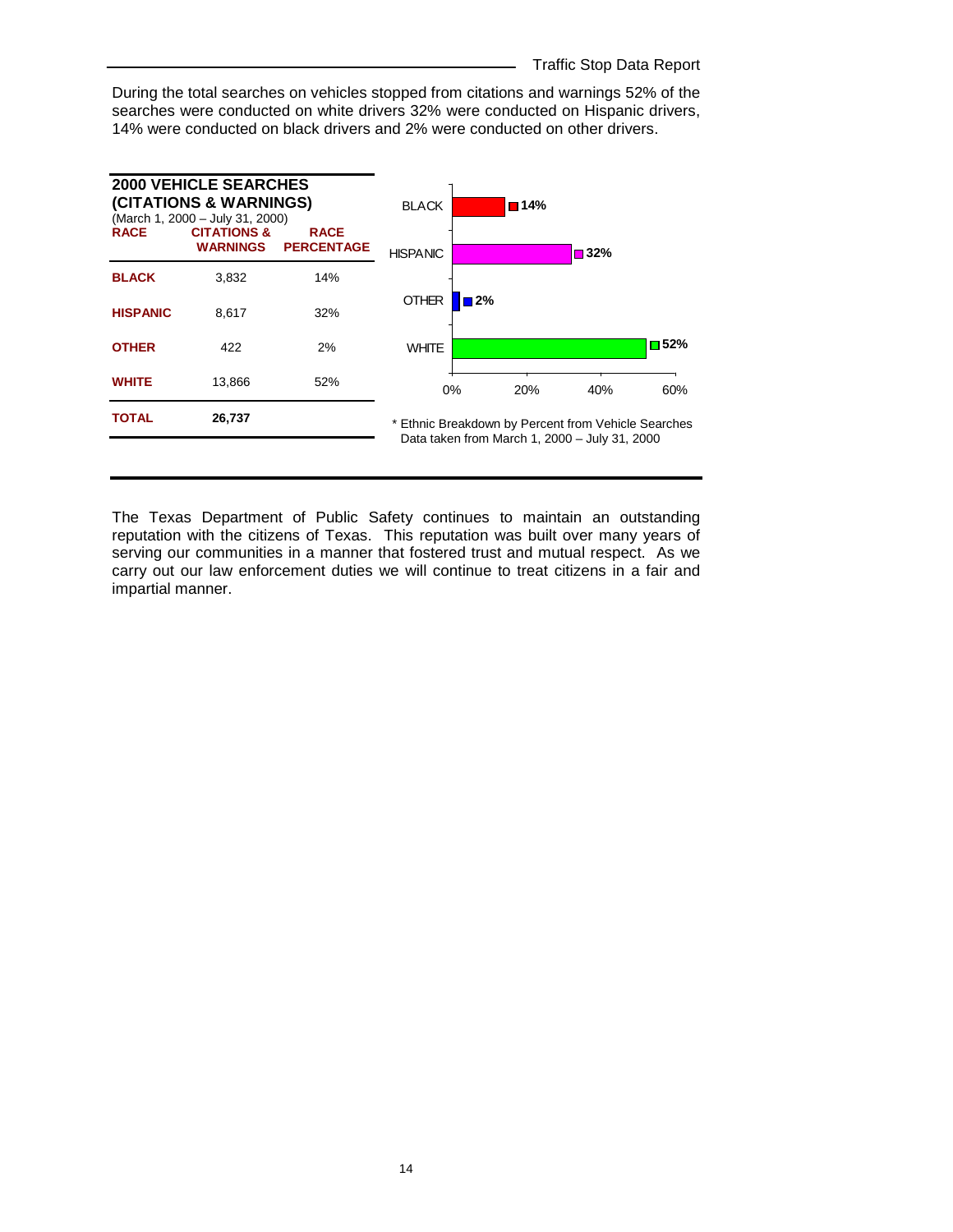#### **DEPARTMENT OF PUBLIC SAFETY INTEROFFICE MEMORANDUM TRAFFIC LAW ENFORCEMENT**

To: All Commissioned Employees **Date: 7/12/00** 

From: Colonel Thomas A. Davis, Jr., Director

Subject: Profiling in Traffic Stops

The DPS strategy of aggressive traffic enforcement accompanied by a philosophy of "looking beyond the traffic stop" in an effort to interdict and apprehend wanted fugitives, drug traffickers, and other criminal offenders, has been very successful. Our troopers and officers have gained national recognition for their efforts in that regard and I continue to strongly support and encourage their efforts.

Recently, concern has been raised across the nation relating to the concept of "profiling." The act of profiling, simply stated, means that the decision to initiate a traffic stop and/or subsequently conduct a search of a vehicle is based upon the vehicle occupant's race, ethnic origin, gender, or economic status. Although such a practice has never been promoted, encouraged, or permitted by the Department, publicity surrounding it continues to create questions about the integrity of all law enforcement agencies. For that reason, I want to reiterate, in the strongest possible terms, the Department's position on this important issue.

The prevailing opinion among law enforcement professionals, as recently voiced in an International Association of Chief's of Police (IACP) paper on professional traffic stops, is that profiling is illegal, inconsistent with the principles of American policing, and an indefensible public protection strategy.

I unequivocally share that opinion and expect DPS Troopers and Officers to base their decisions to stop a vehicle only upon an observed violation of the law, credible information that the occupant(s) have committed a violation of the law, or for an emergency reason. Likewise, a decision to request consent to search the vehicle shall be based only on articulable reasonable suspicion that the occupant(s) may be engaged in criminal conduct. The occupant's race, ethnic origin, gender, or economic status must have no bearing on either of these decisions.

It is the task of supervision, at every level, to ensure that members are not engaged in profiling and that they clearly understand that profiling will not be tolerated. Reviews of reports with a focus toward identifying profiling patterns, line/administrative inspections, as well as reinforcement through local training are among the methods that should be employed. Individuals found to be engaged in profiling, as well as supervisors found to have condoned, encouraged, or ignored patterns of profiling will be subject to disciplinary actions.

**Again, this is to reiterate the Department's position that traffic stops and/or vehicle searches based upon the occupant's race, ethnic origin, gender, or economic status have no place in this agency.**

TAD:ECS:dl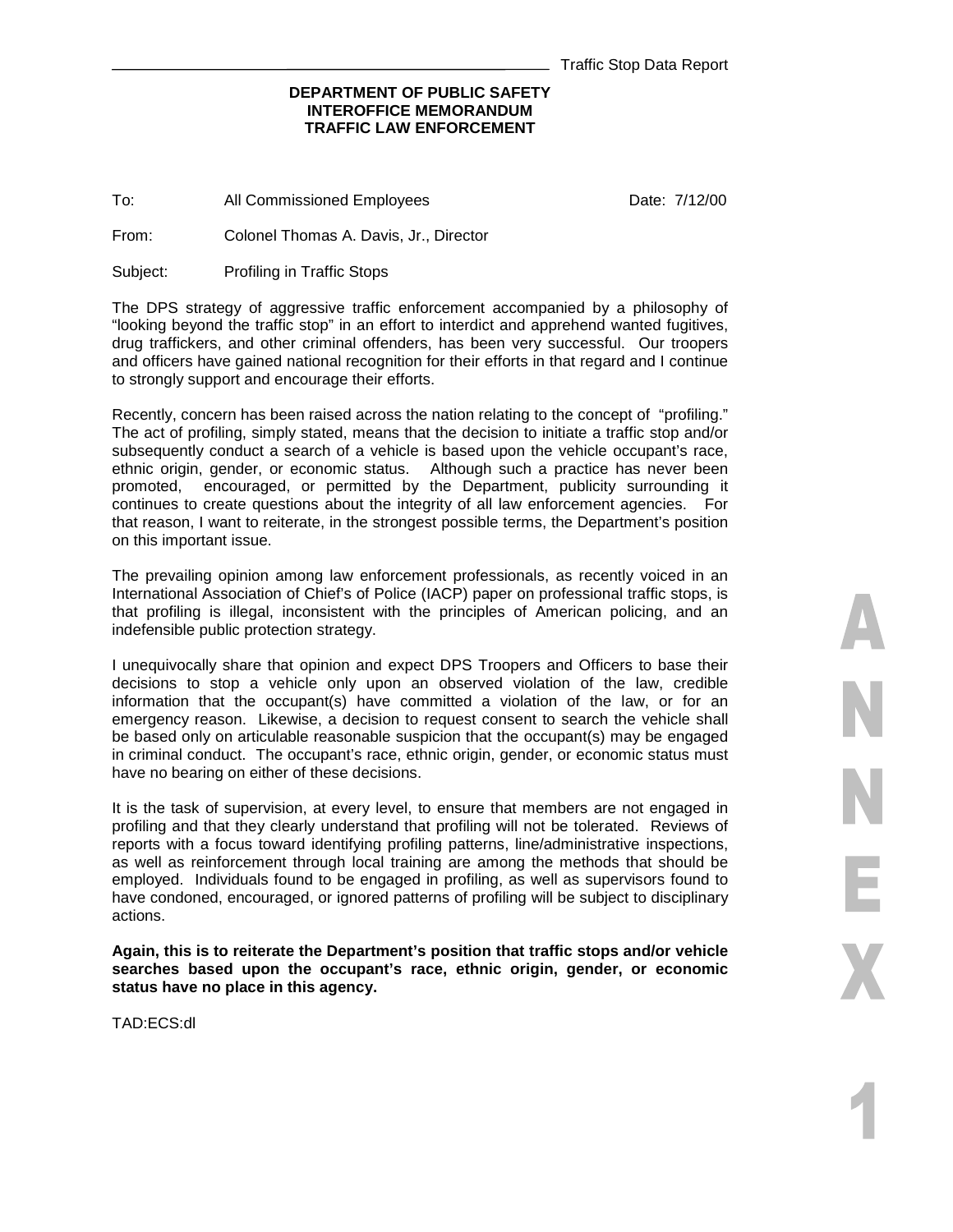#### **POLICIES/STATUTES APPLICABLE TO TRAFFIC STOP PROFILING**

- **DPS Policies**
- **Texas Statutes**
- **Texas Constitution**
- **United States Constitution**
- **Federal Statutes**

#### **DPS Policies**

#### **01.05.02.04 GENERAL DOCTRINES AND POLICIES (Rule 201.01.02.001)**

It is a solemn obligation of members of the Department of Public Safety to uphold the constitutions of the United States and the State of Texas as well as to enforce the statutory enactments. Constitutional provisions take precedence over statutory enactments. In the enforcement of the provisions of a statute, personnel of the Department of Public Safety will refrain from infringing upon any rights or privileges guaranteed by the constitutions.

#### **01.06.10.02 DPS Ten General Orders**

1. "To advance the objective of the Department in preserving the lives, rights, privileges, and property of the people in the State of Texas to the best of my ability and in an entirely impartial manner."

#### **01.06.15.00 IACP Code and Canons of Ethics**

1. "As a law enforcement officer, my fundamental duty is to serve mankind; to safeguard lives and property; to protect the innocent against deception; the weak against oppression or intimidation, and the peaceful against violence or disorder; and to respect the Constitutional rights of all men to liberty, equality and justice."

#### **01.06.15.02 IACP Canons of Police Ethics**

- 2. **Limitation of Authority.** The first duty of a law enforcement officer, as upholder of the law, is to know its bounds upon him enforcing it. Because he represents the legal will of the community, be it local, state, or federal, he must be aware of the limitations and proscriptions which the people, through law, have placed upon him. He must recognize the genius of the American system of government which gives no man , group of men, or institution, absolute power, and he must insure that he, as a prime defender of that system, does not pervert its character.
- 8. **Conduct in Arresting and Dealing With Law Violators.** The law enforcement officer shall use his powers of arrest strictly in accordance with the law and with due regard to the rights of the citizen concerned. His office gives him no right to prosecute the violator nor to mete out punishment for the offense. He shall, at all times, have clear appreciation of his responsibilities and limitations regarding detention of the violator; he shall conduct himself in such a manner as will minimize the possibility of having to use force. To this end he shall cultivate a dedication to the service of the people in the equitable upholding of their laws whether in the handling of law violators or in dealing with the law abiding.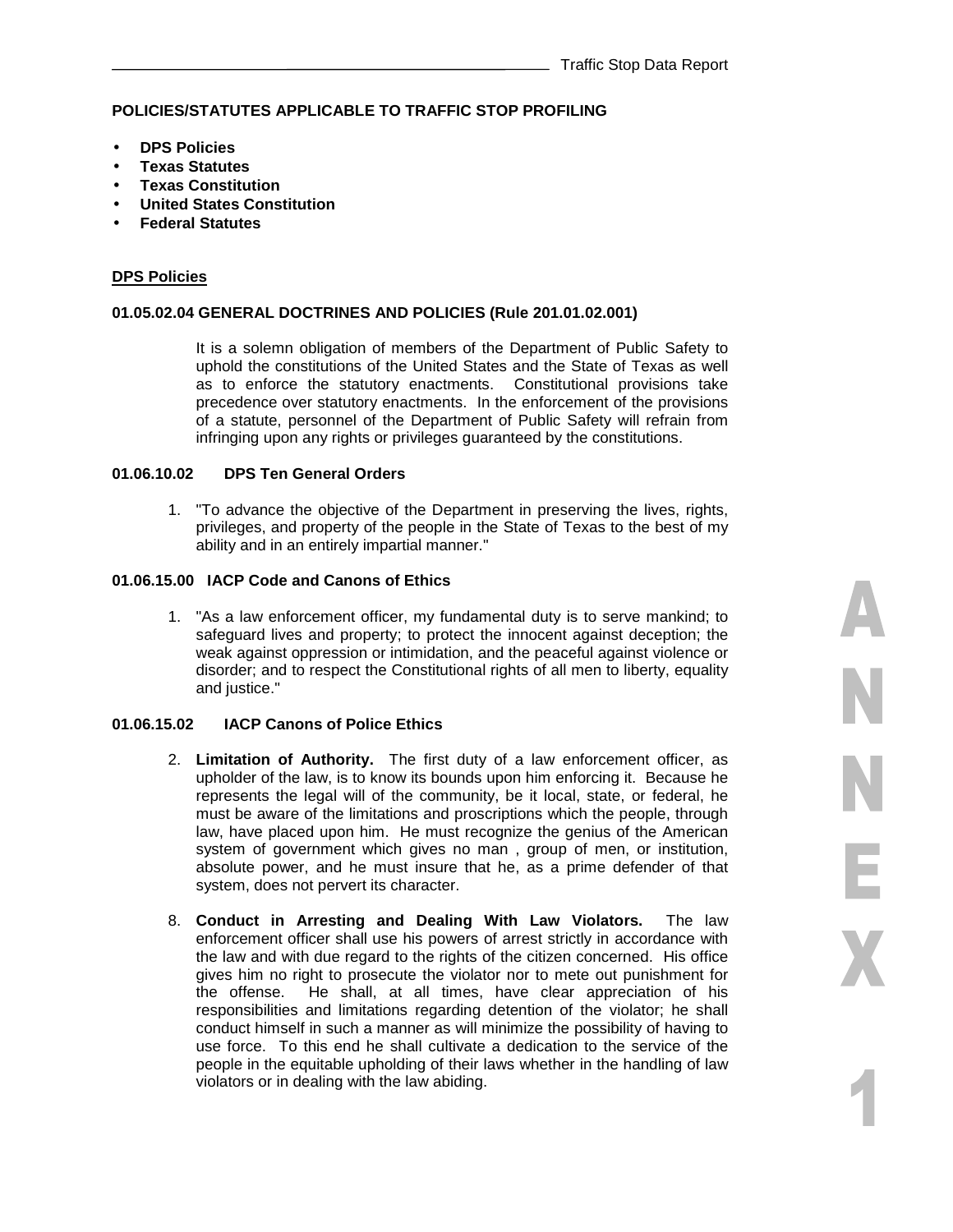#### **01.06.30.02 Major Infraction Applicable to any Member**

- "Any of the major infractions listed as follows may be deemed sufficient cause for the discharge, suspension, demotion, or removal of any member of the Department of Public Safety:
- 1. Failure to abide by the Code and Canons of Ethics;
- 2. Violation of one or more of the Ten General Orders;
- 3. Violation of any rule, order, requirement, or failure to follow instructions contained in Department manuals; . . . "

#### **Texas Statutes**

#### **§39.02. Abuse of official capacity**.

- (a) A public servant commits an offense if, with intent to obtain a benefit or with intent to harm or defraud another, he intentionally or knowingly:
- (1) violates a law relating to the public servant's office or employment;
- $(2) \ldots$
- (b) An offense under Subsection (a)(1) is a Class A misdemeanor.

#### **§39.03. Official oppression.**

- (a) A public servant acting under color of his office or employment commits an offense if he:
- (1) intentionally subjects another to mistreatment or to arrest, detention, search, seizure, dispossession, assessment, or lien that he knows is unlawful;
- (2) intentionally denies or impedes another in the exercise or enjoyment of any right, privilege, power, or immunity, knowing his conduct is unlawful; or
- (3) intentionally subjects another to sexual harassment.
- $(b) \ldots$
- $(c) \ldots$
- (d) An offense under this section is a Class A misdemeanor.

#### **Texas Constitution**

#### **Section 9. Searches and Seizures**

"The people shall be secure in their persons, houses, papers and possessions, from all unreasonable seizures or searches. . .'

#### **United States Constitution**

#### **4th Amendment**

"The right of the people to be secure in their persons, houses, papers, and effects, against unreasonable searches and seizures, shall not be violated. . . "

#### **14th Amendment**

**Section 1.** "All persons born or naturalized in the United States, and subject to the jurisdiction thereof, are citizens of the United States and of the State wherein they reside. No State shall make or enforce any law which shall abridge the privileges or immunities of citizens of the United States; nor shall any state deprive any person of life, liberty, or property, without due process of law; nor deny to any person within its jurisdiction the equal protection of the laws."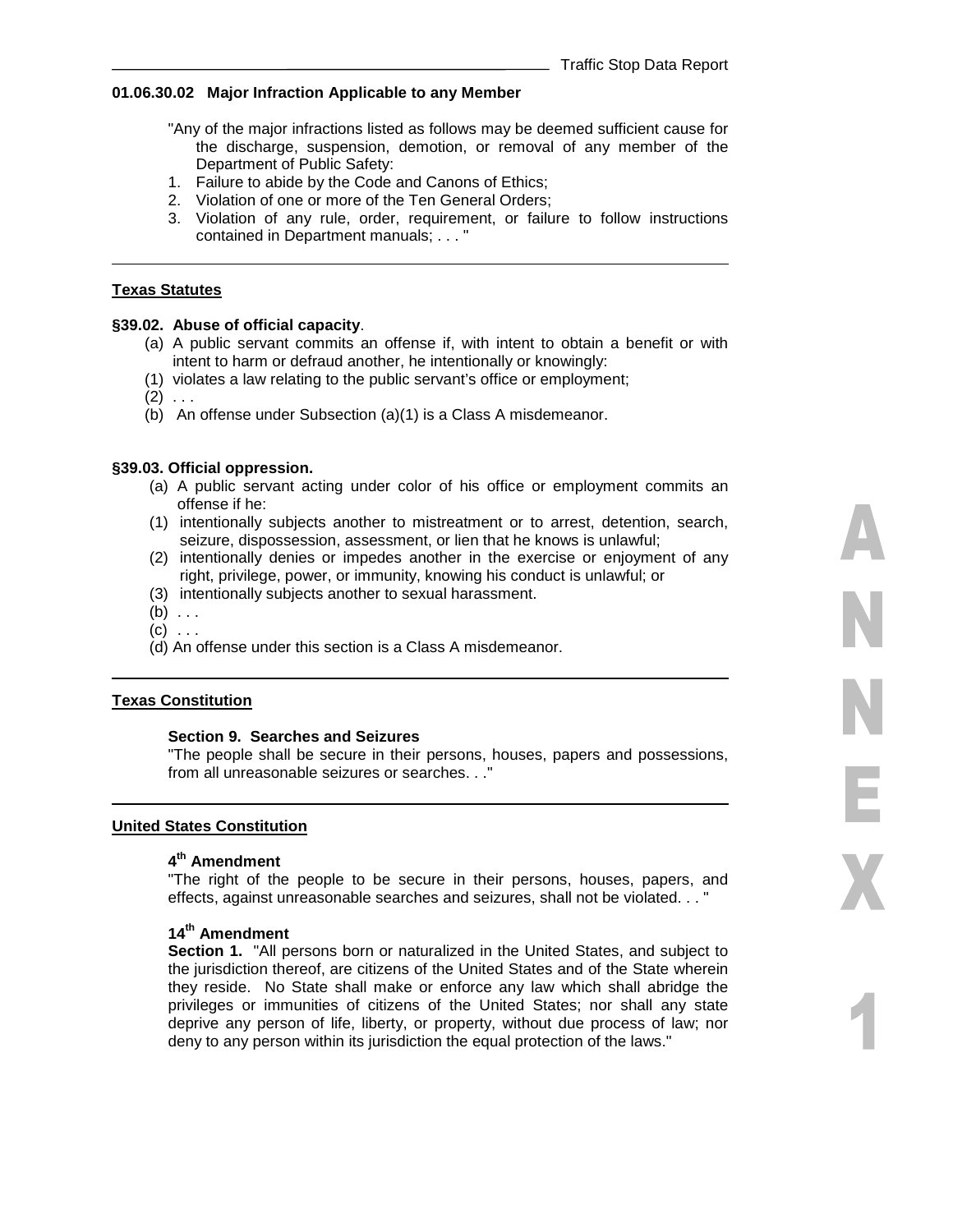#### **Federal Statutes**

**Title 42 U.S.C. § 1983** provides that "[e]very person who, under color of any statute, ordinance, regulation, custom, or usage, of any State or Territory or the District of Columbia, subjects, or causes to be subjected, any citizen of the United States or other person within the jurisdiction thereof to the deprivation of any rights, privileges, or immunities secured by the Constitution and laws, shall be liable to the party injured in an action at law, suit in equity, or other proper proceeding for redress, except that in any action brought against a judicial officer for an act or omission taken in such officer's judicial capacity injunctive relief shall not be granted unless a declaratory decree was violated or declaratory relief was unavailable. For the purposes of this section, any Act of Congress applicable exclusively to the District of Columbia shall be considered to be a statute of the District of Columbia.

**Title 42 U.S.C. § 14141**, provides that "[i]t shall be unlawful for any governmental authority, or any agent thereof, or any person acting on behalf of a governmental authority, to engage in a pattern or practice of conduct by law enforcement officers or by officials or employees of any governmental agency with responsibility for the administration of juvenile justice or the incarceration of juveniles that deprives persons of rights, privileges, or immunities secured or protected by the Constitution or laws of the United States."

**Title 18 U.S.C. § 242** states "[w]hoever, under color of any law, statute, ordinance, regulation, or custom, willfully subjects any person in any State, Territory, Commonwealth, Possession, or District to the deprivation of any rights, privileges, or immunities secured or protected by the Constitution or laws of the United States, or to different punishments, pains, or penalties, on account of such person being an alien, or by reason of his color, or race, than are prescribed for the punishment of citizens, shall be fined under this title or imprisoned not more than one year, or both; and if bodily injury results from the acts committed in violation of this section or if such acts include the use, attempted use, or threatened use of a dangerous weapon, explosives, or fire, shall be fined under this title or imprisoned not more than ten years, or both; and if death results from the acts committed in violation of this section or if such acts include kidnapping or an attempt to kidnap, aggravated sexual abuse, or an attempt to commit aggravated sexual abuse, or an attempt to kill, shall be fined under this title, or imprisoned for any term of years or for life, or both, or may be sentenced to death."

Two additional statutes exist that prohibit discrimination by law enforcement agencies that receive federal financial assistance. Both statutes can be enforced through civil litigation by the Department of Justice, by private lawsuits, and by administrative procedures implemented by the Department of Justice.

**Title 42 U.S.C. § 2000d** provides that "[n]o person in the United States shall, on the ground of race, color, or national origin, be excluded from participation in, be denied the benefits of, or be subjected to discrimination under any program or activity receiving Federal financial assistance.

This statute applies to agencies receiving federal grants, equitable sharing funds, and free or reduced cost federal services such as training.

**Title 42 U.S.C. § 3789d (c)** provides that "[n]o person in any State shall on the ground of race, color, religion, national origin, or sex be excluded from participation in, be denied the benefits of, or be subjected to discrimination under or denied employment in connection with any programs or activity funded in whole or in part with funds made available under this chapter."